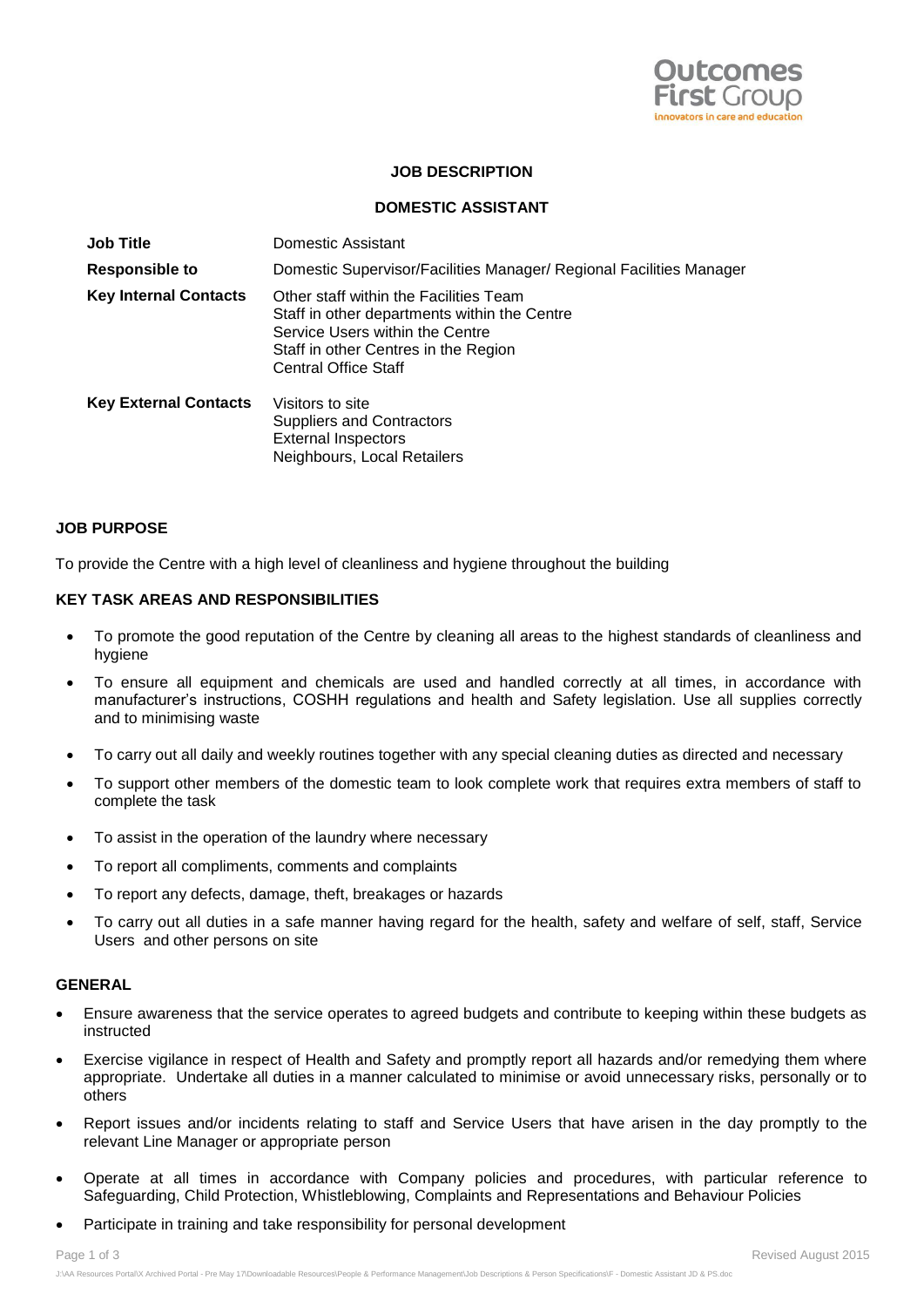- Participate in team meetings, supervisions and annual reviews in accordance with Company policy and the standards set by the Regulatory Body
- Work to promote the Centre as a valued, professional asset within its community and conduct themselves at all times in a manner that reinforces this image
- Ensure that all actions are in the interests of the Service Users and the Company.
- To work to and exhibit the values of the Company and maintain standards of behaviour in accordance with Company policies, procedures and practices
- To carry out any other reasonable and relevant duties as required